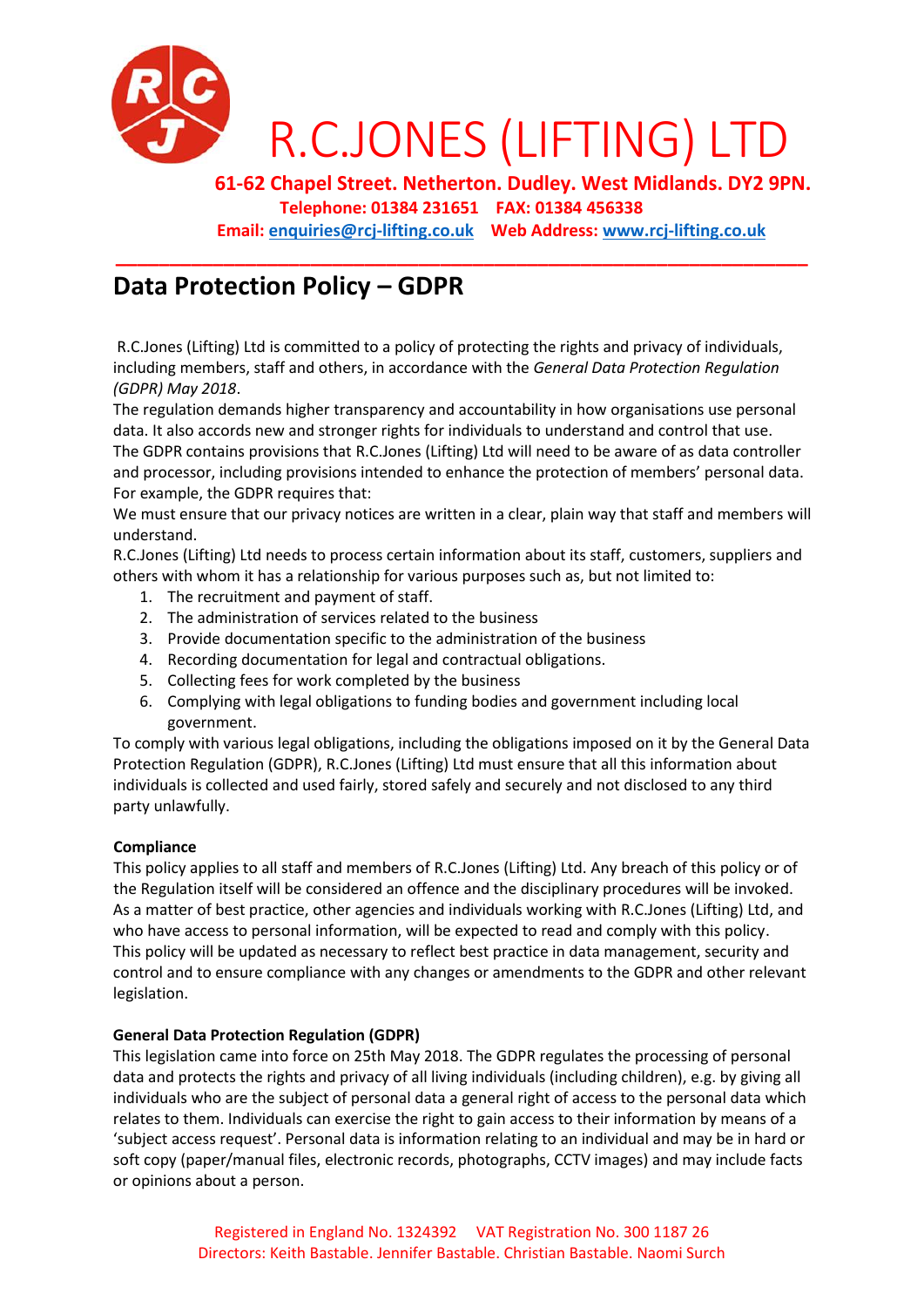For more detailed information on these regulations see the *Data Protection Data Sharing Code of Practice* (DPCoP) from the Information Commissioner's Office (ICO). Please follow this link to the ICO's website (**www.ico.gov.uk**)

## **Data protection principles**

The legislation places a responsibility on every data controller and data processor to process any personal data in accordance with the eight principles. More detailed guidance on how to comply with these principles can be found in the DPCoP. Please follow this link to the ICO's website (**www.ico.gov.uk**) In order to comply with its obligations, R.C.Jones (Lifting) Ltd undertakes to adhere to the seven key principles:

## **1. Lawfulness, fairness and transparency**

# **Personal data must be processes lawfully, fairly and in a transparent manner in relation to the data subject.**

R.C.Jones (Lifting) Ltd will make all reasonable efforts to ensure that individuals who are the focus of the personal data (data subjects) are informed of the identity of the data controller/data processor, the purposes of the processing, any disclosures to third parties that are envisaged, given an indication of the period for which the data will be kept and any other information which may be relevant.

## **2. Purpose Limitation**

R.C.Jones (Lifting) Ltd will ensure that the reason for which it collected the data originally is the only reason for which it processes those data, unless the individual is informed of any additional processing before it takes place.

## **3. Data Minimisation**

R.C.Jones (Lifting) Ltd will not seek to collect any personal data which is not strictly necessary for the purpose for which it was obtained. Forms for collecting data will always be drafted with this mind. If any irrelevant data are given by individuals, they will be destroyed immediately.

# **4. Keep personal data accurate and, where necessary, up to date.**

R.C.Jones (Lifting) Ltd will review and update all data on a regular basis. It is the responsibility of the individuals giving their personal data to ensure that this is accurate, and each individual should notify R.C.Jones (Lifting) Ltd if, for example, a change in circumstances means that the data needs to be updated. It is the responsibility of to R.C.Jones (Lifting) Ltd ensure that any notification regarding the change is noted and acted on.

It is the responsibility of R.C.Jones (Lifting) Ltd to ensure the data held is accurate and up-to-date. Notification in writing will be required for change of details and will be taken as an indication that the data then contained is accurate.

# **5. Only keep accurate personal data for as long as is necessary.**

R.C.Jones (Lifting) Ltd undertakes not to retain personal data for longer than is necessary to ensure compliance with the legislation and any other statutory requirements. This means R.C.Jones (Lifting) Ltd will undertake a regular review of the information held and implement a weeding process. R.C.Jones (Lifting) Ltd will dispose of any personal data in a way that protects the rights and privacy of the individual concerned (e.g. secure electronic deletion, shredding and disposal of hard copy files as confidential waste), which will include the minimum requirement of 6 years by law. In some circumstances you can ask us to delete your data: see your legal rights below for further information.

In some circumstances we will anonymise your personal data (so that it can no longer be associated with you) for research or statistical purposes, in which case we may use this information indefinitely without further notice to you.

## **Your Rights**

Under the data protection legislation you have a number of rights with regard to your personal data. You have the right to: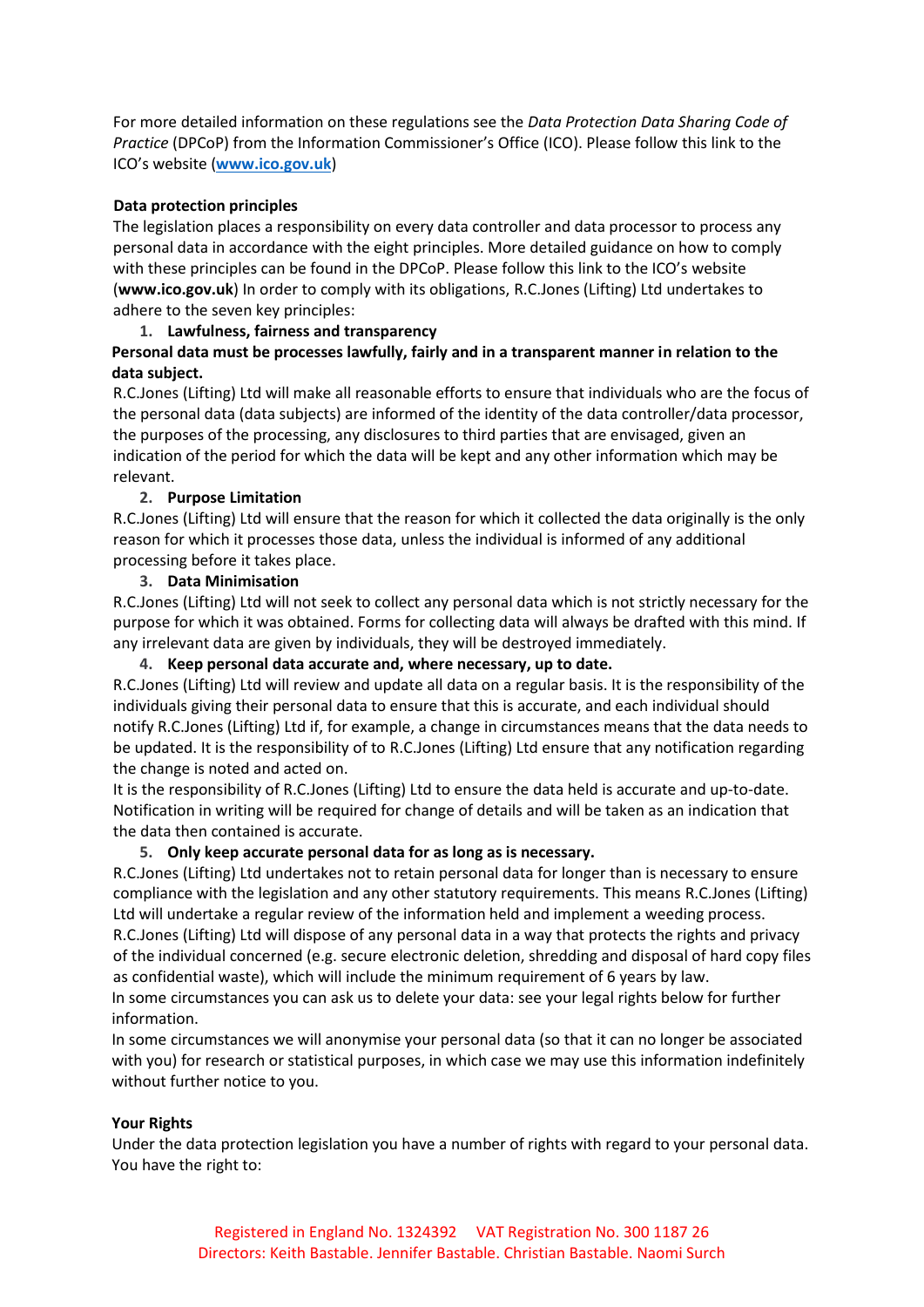**Request access** to your personal data (commonly known as a "data subject access request"). This enables you to receive a copy of the personal data we hold about you and to check that we are lawfully processing it.

**Request correction** of the personal data that we hold about you. This enables you to have any incomplete or inaccurate data we hold about you corrected, though we may need to verify the accuracy of the new data you provide to us.

**Request erasure** of your personal data. This enables you to ask us to delete or remove personal data where there is no good reason for us continuing to process it. You also have the right to ask us to delete or remove your personal data where you have successfully exercised your right to object to processing (see below), where we may have processed your information unlawfully or where we are required to erase your personal data to comply with local law. Note, however, that we may not always be able to comply with your request of erasure for specific legal reasons which will be notified to you, if applicable, at the time of your request.

**Object to processing** of your personal data where we are relying on a legitimate interest (or those of a third party) and there is something about your particular situation which makes you want to object to processing on this ground as you feel it impacts on your fundamental rights and freedoms. You also have the right to object where we are processing your personal data for direct marketing purposes. In some cases, we may demonstrate that we have compelling legitimate grounds to process your information which override your rights and freedoms.

**Request restriction of processing** of your personal data. This enables you to ask us to suspend the processing of your personal data in the following scenarios:

- If you want us to establish the data's accuracy.
- Where our use of the data is unlawful but you do not want us to erase it.
- Where you need us to hold the data even if we no longer require it as you need it to establish, exercise or defend legal claims.
- You have objected to our use of your data but we need to verify whether we have overriding legitimate grounds to use it.

**Request the transfer** of your personal data to you or to a third party. We will provide to you, or a third party you have chosen, your personal data in a structured, commonly used, machine-readable format. Note that this right only applies to automated information which you initially provided consent for us to use or where we used the information to perform a contract with you.

**Withdraw consent at any time** where we are relying on consent to process your personal data. However, this will not affect the lawfulness of any processing carried out before you withdraw your consent. If you withdraw your consent, we may not be able to provide certain products or services to you. We will advise you if this is the case at the time you withdraw your consent.

You can read more about these rights here – https://ico.org.uk/for-the-public/is-my-information being-handled-correctly/

**6. Put appropriate technical and organisational measures in place against unauthorised or unlawful processing of personal data and against accidental loss or destruction of data.**

All members of staff are responsible for ensuring that any personal data which they hold is kept securely and not disclosed to any unauthorised third parties.

R.C.Jones (Lifting) Ltd will ensure that all personal data is accessible only to those who have a valid reason for using it.

R.C.Jones (Lifting) Ltd will have in place appropriate security measures examples which will include but are not limited to:

- Keeping all personal data in a lockable cabinet with key controlled access.
- Password protecting personal data held electronically.
- Holding all data on a secure password protected system.
- Archiving personal data which is then kept securely.
- Annually deleted aged/ irrelevant data/incorrect data.
- Placing any PCs or terminals, CCTV camera screens etc. that show personal data so that they are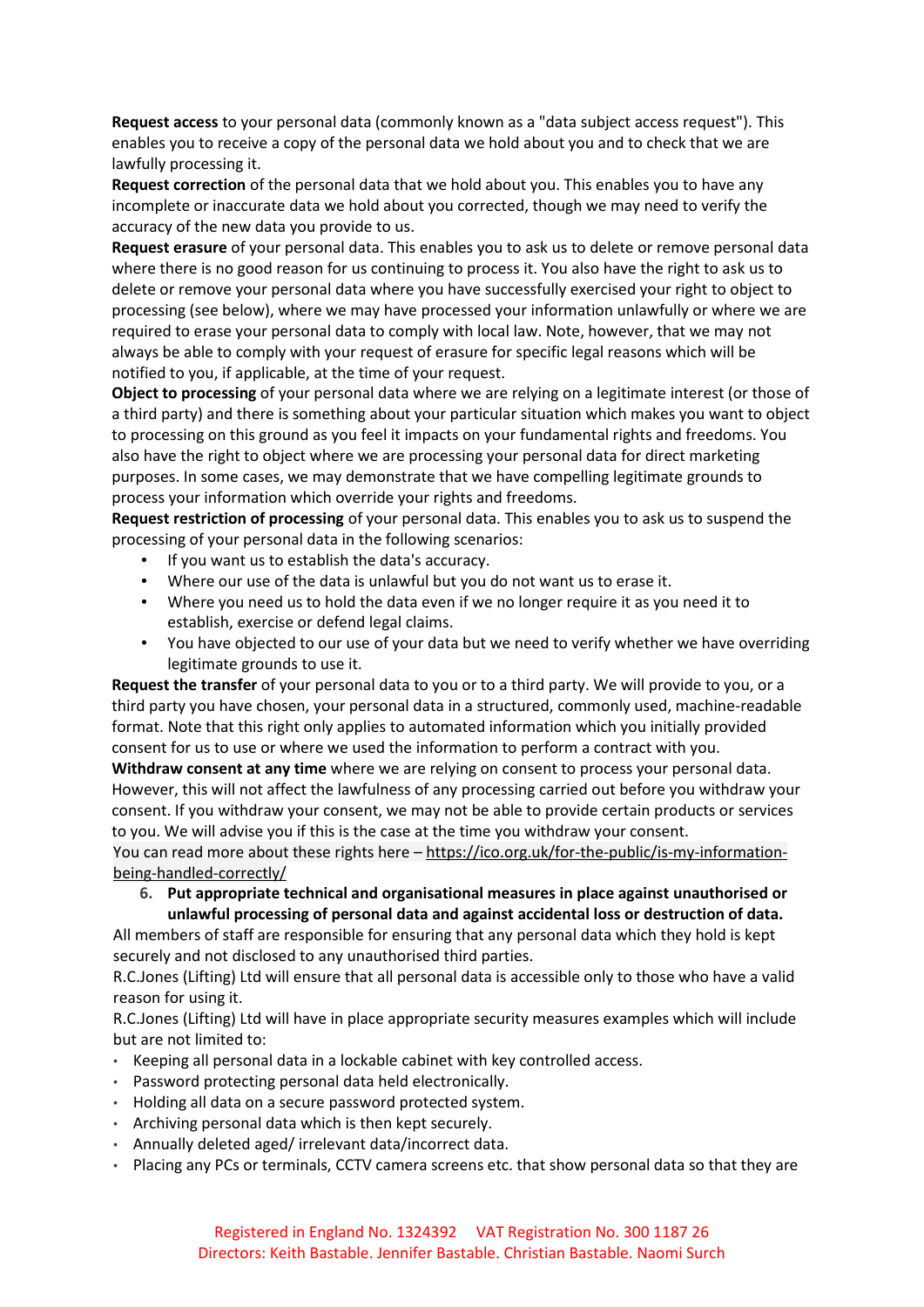## not visible except to authorised staff.

In addition, R.C.Jones (Lifting) Ltd will put in place appropriate measures for the deletion of personal data. Manual records will be shredded or disposed of as 'confidential waste' and appropriate contract terms will be put in place with any third parties undertaking this work. Hard drives of redundant PCs will be wiped clean before disposal or if that is not possible, destroyed physically. This policy also applies to staff and third parties who process personal data 'offsite', e.g. when working at home and in circumstances additional care must be taken regarding the security of the data.

## **7. Accountability**

R.C.Jones (Lifting) Ltd shall be responsible for and will be able to demonstrate compliance with GDPR Regulations.

#### **CCTV**

R C Jones (Lifting) Ltd uses closed circuit television (CCTV) images to protect the Company's property and to provide a safe and secure environment for employees and visitors to the Company's business premises. R C Jones (lifting) Ltd's CCTV facility, unless there are exceptional circumstances (see covert recording below), will only record images. There is no audio recording i.e. conversations are not recorded on CCTV.

#### 1. **Purposes of CCTV**

The data collected from the system will assist in:

- Prevention or detection of crime or equivalent malpractice.
- Identification and prosecution of offenders.
- Monitoring of the security of the Company's business premises.
- Ensuring that health and safety rules and Company procedures are being complied with.
- Identification of unauthorised actions or unsafe working practices that might result in disciplinary proceedings being instituted against employees and to assist in providing relevant evidence.
- Promoting productivity and efficiency.
- 2. **Location of cameras**

Cameras are located at strategic points throughout the business premises, principally at the entrance and exit points. R C Jones (Lifting) Ltd has positioned the cameras so that they only cover communal or public areas of the business premises and they have been sited so that they provide clear images. No camera focuses, or will focus, on toilets, changing rooms, staff kitchen areas, or private offices.

All cameras (with the exception of any that may be temporarily set up for covert recording) are also clearly visible.

Appropriate signs are prominently displayed so that employees, clients, customers and other visitors are aware they are entering an area covered by CCTV.

#### 3. **Recording and retention of images**

Images produced by the CCTV equipment are intended to be as clear as possible so that they are effective for the purposes set out above. Maintenance checks of the equipment are undertaken on a regular basis to ensure it is working properly and that the media is producing high quality images. Images may be recorded either in constant real-time (24 hours a day throughout the year), or only at certain times, as the needs of the business dictate. As the recording system records digital images, any CCTV images that are held on the hard drive of a PC or server are deleted and overwritten on a recycling basis and, in any event, once the hard drive has reached the end of its use, it will be erased prior to disposal. Images that are stored on, or transferred on to, removable media such as CDs or which are stored digitally are erased or destroyed once the purpose of the recording is no longer relevant. In normal circumstances, this will be a period of 12 months. However, where a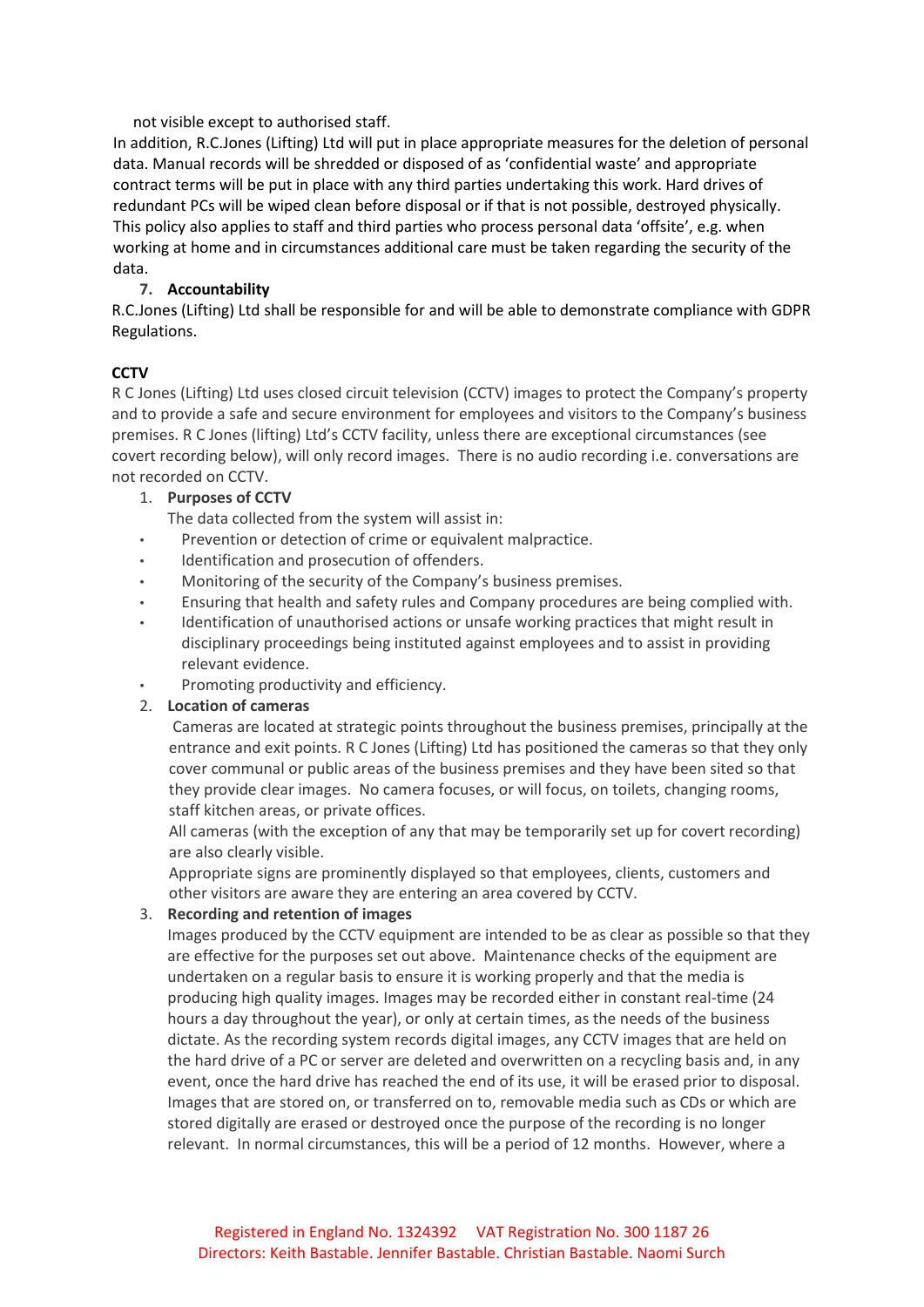law enforcement agency is investigating a crime, images may need to be retained for a longer period.

## 4. **Access to and disclosure of images**

Access to, and disclosure of, images recorded on CCTV is restricted. This ensures that the rights of individuals are retained. Images can only be disclosed in accordance with the purposes for which they were originally collected. The images that are filmed are recorded centrally and held in a secure location. Access to recorded images is restricted to the operators of the CCTV system and to those who are authorised to view them in accordance with the purposes of the system. Viewing of recorded images will take place in a restricted area to which other employees will not have access when viewing is occurring. If media on which images are recorded are removed for viewing purposes, this will be documented. Disclosure of images to other third parties will only be made in accordance with the purposes for which the system is used and will be limited to:

The police and other law enforcement agencies, where the images recorded could assist in the prevention or detection of a crime or the identification and prosecution of an offender or the identification of a victim or witness.

Prosecution agencies, such as the Crown Prosecution Service.

Relevant legal representatives.

· Managers involved with Company disciplinary and performance management processes.

· Individuals whose images have been recorded and retained (unless disclosure would prejudice the prevention or detection of crime or the apprehension or prosecution of offenders).

A Director of the Company is the only person who is permitted to authorise disclosure of images to external third parties such as law enforcement agencies.

All requests for disclosure and access to images will be documented, including the date of the disclosure, to whom the images have been provided and the reasons why they are required. If disclosure is denied, the reason will be recorded.

## **Consent as a basis for processing**

Although it is not always necessary to gain consent from an individual before processing their data, it is often the best way to ensure that data is collected and processed in an open and transparent manner.

Consent is especially important when R.C.Jones (Lifting) Ltd is processing any sensitive data, as defined by the legislation.

R.C.Jones (Lifting) Ltd understands consent to mean that the individual has been fully informed of the intended processing and has signified their agreement e.g. placing of an order for products supplied by the business whilst being of a sound mind and without having any undue influence exerted upon them. Consent obtained on the basis of misleading information will not be a valid basis for processing. Consent cannot be inferred from the non-response to a communication.

# **Personal Details**

- *For the purposes of the General Data Protection Regulation (GDPR) (Regulation (EU) 2016/679 you consent to the* R.C.Jones (Lifting) Ltd *holding and processing personal data including sensitive personal data of which you are the subject, details of which are specified in the data* R.C.Jones (Lifting) Ltd pro*tection policy.*
- *This will include marketing images and the R.C.Jones (Lifting) Ltd CCTV.*

R.C.Jones (Lifting) Ltd will ensure that any forms used to gather data on an individual will contain a statement (fair collection statement) explaining the use of that data, how the data may be disclosed and also indicate whether or not the individual needs to consent to the processing.